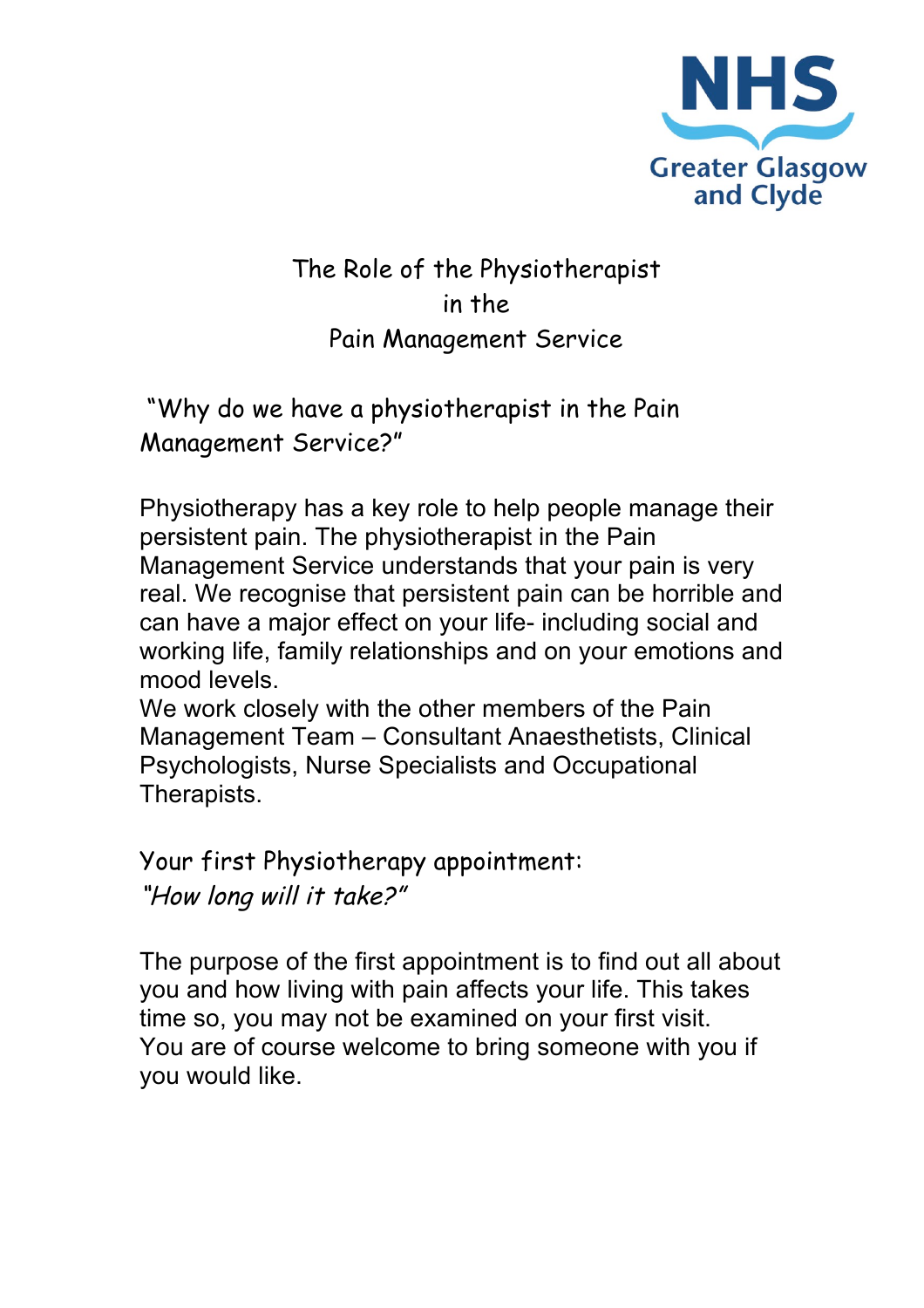You may be asked to fill in questionnaires either at home or at the clinic. The physiotherapist will help you with these if you need assistance completing them.

"I have tried physiotherapy before. Will this physiotherapy be different?"

*Yes it will!*

You may find the physiotherapist initially does more listening/talking than doing.

We do appreciate that you may have seen many health professionals about your pain and you may question why you have been referred to see another one. We offer a package of care based on specialist knowledge in helping with patients with persistent pain.

We know that the -NO PAIN NO GAIN approach does not work!

Within the pain service, physiotherapists will not provide you with long lists of exercises that may increase your pain.

"What can I expect from the Pain Management Physiotherapist?"

The main goal is to help you manage your pain and work towards improving your quality of life by increasing your activity levels and flexibility. Patients who have adopted this type of approach can find that pain becomes more manageable. Over the longer-term with practising this approach we would expect your life to be more manageable and for some people this can lead to reduction in pain levels.